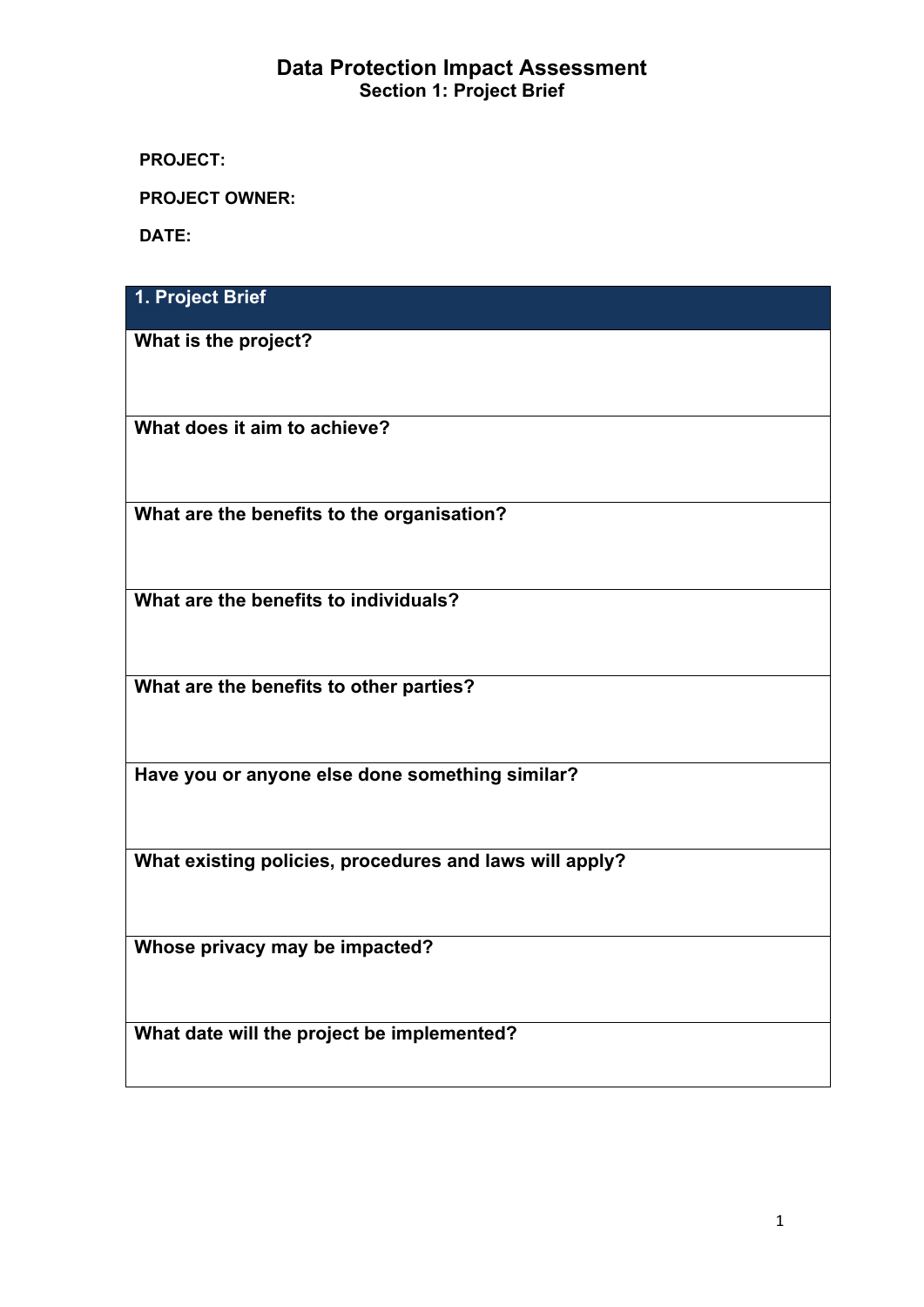# **Data Protection Impact Assessment Section 2: Processing Activities**

| 2. Does the project involve any of                                            | Yes or    | <b>Notes</b>                   |
|-------------------------------------------------------------------------------|-----------|--------------------------------|
| the following?                                                                | <b>No</b> |                                |
| Systematic and extensive profiling which is                                   |           |                                |
| based on automated processing with                                            |           |                                |
| significant effects.                                                          |           |                                |
| Processing of special category or criminal                                    |           |                                |
| offence data on a large scale.                                                |           |                                |
| Systematic monitoring of publicly                                             |           |                                |
| accessible places on a large scale.                                           |           |                                |
| Use of technology that is new to the                                          |           | Please provide details of what |
| service or a change in how an existing                                        |           | changes are proposed.          |
| system is being used.                                                         |           |                                |
| Use of profiling or special category data to                                  |           |                                |
| decide on access to services which is                                         |           |                                |
| based on any extent of automated                                              |           |                                |
| decision-making.                                                              |           |                                |
| Profiling of individuals on a large scale.                                    |           |                                |
| Processing of <b>biometric</b> data.                                          |           |                                |
| Processing of genetic data.                                                   |           |                                |
| Matching (comparing two or more sets) of                                      |           |                                |
| data or combining datasets from different                                     |           |                                |
| sources.                                                                      |           |                                |
| Collecting personal data from a source                                        |           |                                |
| other than the individual without providing                                   |           |                                |
| them with a privacy notice (invisible                                         |           |                                |
| processing).                                                                  |           |                                |
| Tracking individuals' location or behaviour,                                  |           |                                |
| including but not limited to the online                                       |           |                                |
| environment.                                                                  |           |                                |
| Profiling children (up to the age of 18) or                                   |           | Please confirm the age of any  |
| targeting marketing or online services at                                     |           | children being targeted.       |
| them.                                                                         |           |                                |
| Processing data that might endanger the                                       |           |                                |
| individual's physical health or safety in the                                 |           |                                |
| event of a security breach.                                                   |           |                                |
| Collecting personal data for a major                                          |           |                                |
| project                                                                       |           |                                |
| Large scale processing of personal data.                                      |           |                                |
| <b>Profiling or monitoring.</b>                                               |           |                                |
| Making decisions about whether                                                |           |                                |
| individuals can access services or                                            |           |                                |
| opportunities.                                                                |           |                                |
| Sensitive data or vulnerable individuals.                                     |           |                                |
|                                                                               |           |                                |
| Communication (by whatever means) of                                          |           |                                |
| any advertising or marketing material                                         |           |                                |
| which is directed to particular                                               |           |                                |
| individuals.                                                                  |           |                                |
| Sharing data between services.                                                |           |                                |
| If you have not ticked any of the above, record the reasons why a DPIA is not |           |                                |
| needed and/or any issues that need to be considered below.                    |           |                                |
|                                                                               |           |                                |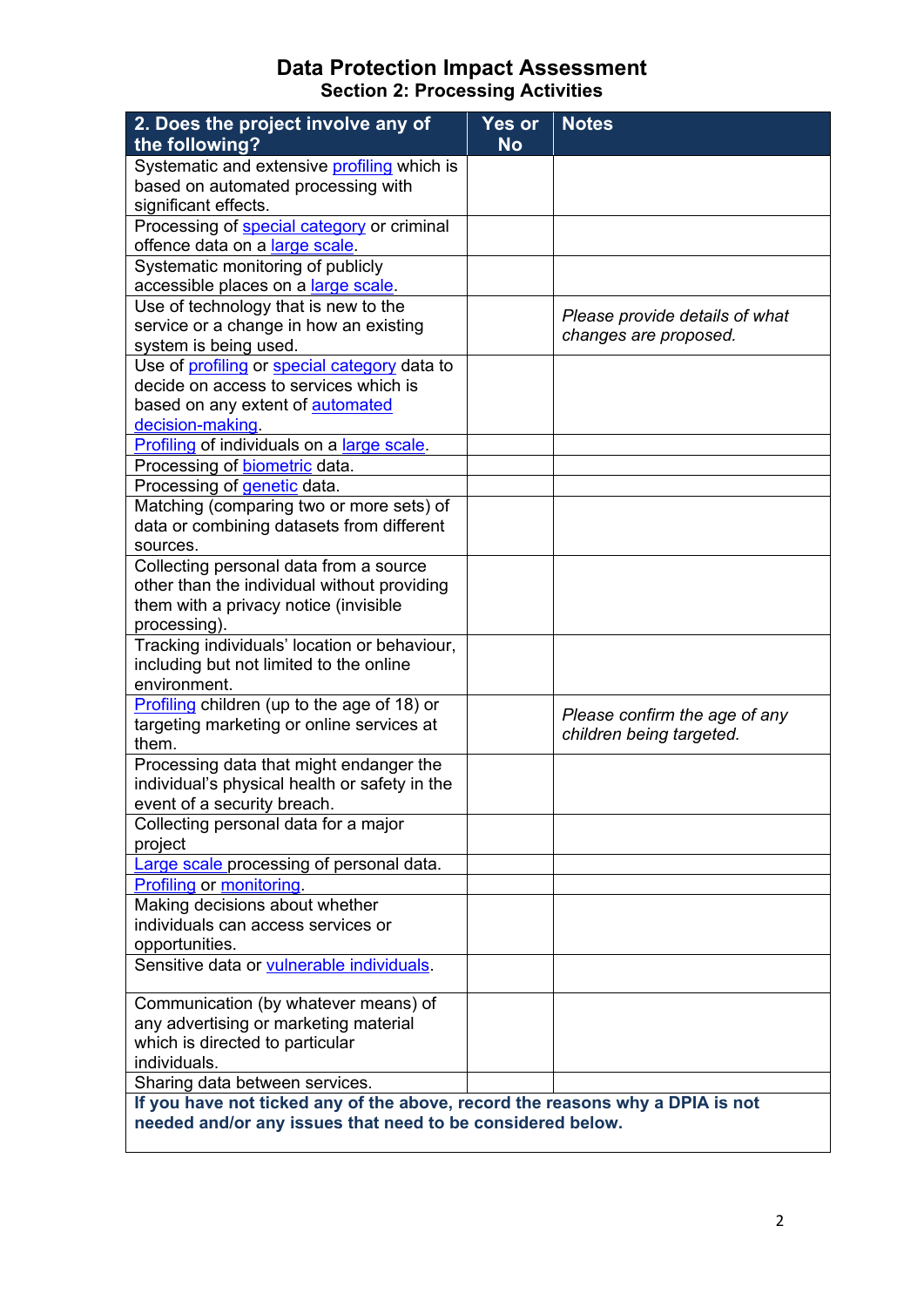# **Data Protection Impact Assessment Section 3: Information Flows**

| 3. Describe the collection, use and deletion of personal data                                                              |                                                          |                                                                                       |                          |  |
|----------------------------------------------------------------------------------------------------------------------------|----------------------------------------------------------|---------------------------------------------------------------------------------------|--------------------------|--|
| What personal data will you collect? Tick all that apply                                                                   |                                                          |                                                                                       |                          |  |
|                                                                                                                            |                                                          |                                                                                       |                          |  |
| Name $\square$                                                                                                             | Address $\square$                                        | Email address $\Box$                                                                  | Financial data $\square$ |  |
| Age data $\square$                                                                                                         | Camera images<br>$\Box$                                  | Race $\square$                                                                        | Ethnic origin $\Box$     |  |
| Political data $\square$                                                                                                   | Religion<br>$\perp$                                      | Trade union membership                                                                | Genetic data $\square$   |  |
| Biometric data $\Box$                                                                                                      | Health data $\square$                                    | Sex life $\Box$                                                                       | Sexual orientation       |  |
|                                                                                                                            | Other: (please list categories / fields being collected) |                                                                                       |                          |  |
|                                                                                                                            |                                                          | Approximately how many individuals are likely to be affected by the project?          |                          |  |
|                                                                                                                            |                                                          | How will you be collecting the data? Online/paper forms, face-to-face, telephone, etc |                          |  |
| Will you be collecting information directly from the individual or a third party?                                          |                                                          |                                                                                       |                          |  |
| Is a privacy notice already in place covering this activity? Please provide a copy.                                        |                                                          |                                                                                       |                          |  |
| Please explain what you will do with the data once it has been received? Logged on<br>a system, passed to someone else etc |                                                          |                                                                                       |                          |  |
| Who will have access to the data? Including particular job roles or contractors etc                                        |                                                          |                                                                                       |                          |  |
| How and where will the data be stored?                                                                                     |                                                          |                                                                                       |                          |  |
| How long will the data retained for?                                                                                       |                                                          |                                                                                       |                          |  |
| How will the data be deleted?                                                                                              |                                                          |                                                                                       |                          |  |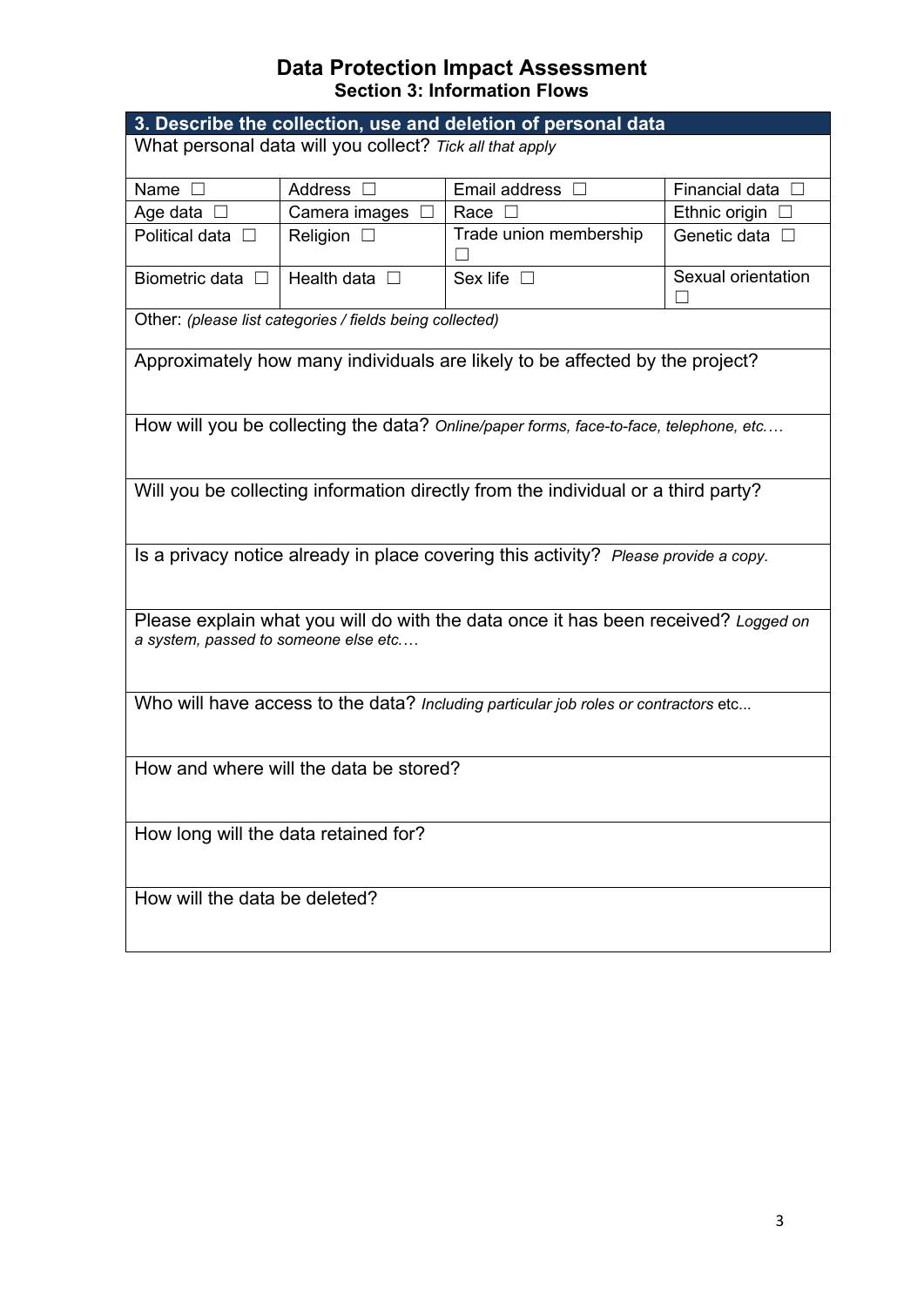## **Data Protection Impact Assessment Section 4: Lawful Basis**

## **4. Initial assessment of lawful basis for processing**

*Before you can proceed, you must have a lawful basis for processing personal data. You will need to identify which of the lawful bases, as set out in the General Data Protection Regulations, applies to your processing activity.*

#### **Either**

a: If the project involves collecting **new** categories of data that you have not collected before, identify the lawful basis for processing:

### [Lawful](#page-9-8) basis:

**Choose an item.**

If you are processing special category data, you will need to identify an [additional](#page-9-9) [lawful](#page-9-9) basis from the following:

**Choose an item.**

Comments:

## **Or**

b: If the project involves collecting **existing** categories of data in a different way to how it is collected currently, identify the lawful basis for processing from the Record of Processing Activity (ROPA).

[Lawful](#page-9-8) basis for existing data:

Choose an item.

If you are processing special category data, you will need to identify an [additional](#page-9-9) [lawful](#page-9-9) basis from the following:

Choose an item.

c: If the project involves using **existing data for a new purpose** identify the lawful basis for the new purpose and consider whether the new purpose is permitted.

[Lawful](#page-9-8) basis for new purpose:

Choose an item.

If you are processing special category data, you will need to identify an [additional](#page-9-9) [lawful](#page-9-9) basis from the following:

Choose an item.

#### *Notes for Performance & Governance Team. Either:*

*1) Assess compatibility of original purpose with new purpose:*

- *a) Is the new purpose permitted by law?*
- *b) Is there a link between the purposes for original processing and the purposes of intended further processing?*
- *c) Would it be reasonable for data subjects to expect their data to be used in this way?*
- *d) What is the nature of the personal data?*
- *e) What are the consequences of the intended further processing for data subjects?*
- *f) Are there appropriate safeguards in both the original and intended further processing operations?*

*Or:*

- *2) Have the data subjects given their consent to use the data for a new purpose? Or:*
	- *3) Does the processing constitute a necessary and proportionate measure to safeguard important objectives of general public interest?*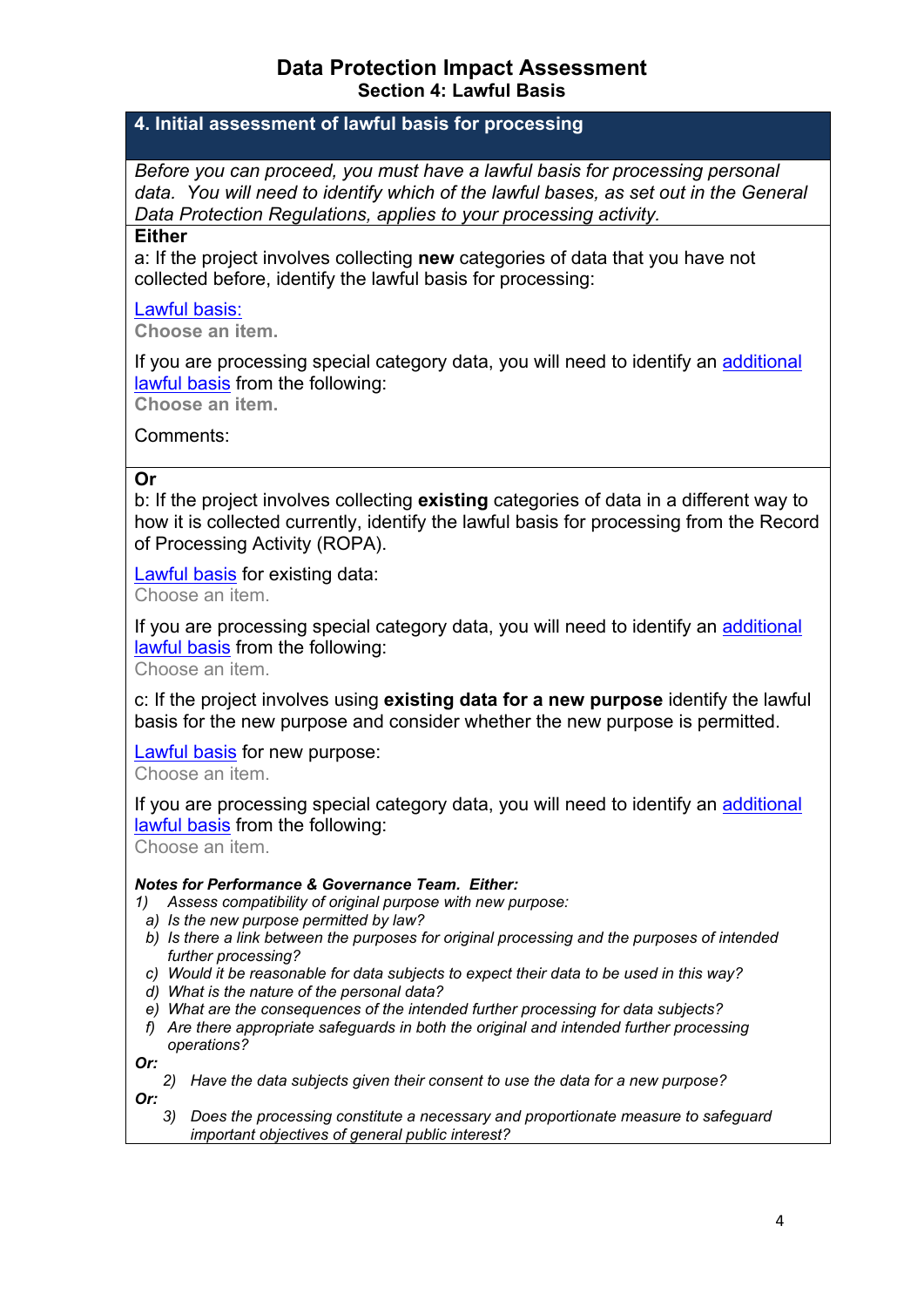# **Data Protection Impact Assessment Section 5: Initial view of risks**

| 5. Initial view of risks                             |                                                                                         |
|------------------------------------------------------|-----------------------------------------------------------------------------------------|
|                                                      | Are there any potential issues in relation to the data protection principles and rights |
| below? See glossary pages 10 & 11                    |                                                                                         |
| Processing personal data in a way                    |                                                                                         |
| that is lawful, fair and transparent.                |                                                                                         |
| Processing personal data for a                       |                                                                                         |
| specified and limited purpose.                       |                                                                                         |
| Processing only the minimum amount                   |                                                                                         |
| of personal data needed.                             |                                                                                         |
| Making sure personal data is                         |                                                                                         |
| accurate and up to date.                             |                                                                                         |
| Keeping personal data for no longer                  |                                                                                         |
| than necessary                                       |                                                                                         |
| Putting appropriate security measures                |                                                                                         |
| in place to protect personal data.                   |                                                                                         |
| Informing individuals about how their                |                                                                                         |
| personal data is being used.                         |                                                                                         |
| Giving individuals access to their                   |                                                                                         |
| personal data when required.                         |                                                                                         |
| Rectifying inaccurate personal data                  |                                                                                         |
| about individuals when required.                     |                                                                                         |
| Erasing personal data about                          |                                                                                         |
| individuals when required.                           |                                                                                         |
| Restricting how an individual's                      |                                                                                         |
| personal data is used, if required.                  |                                                                                         |
| Providing individuals with their                     |                                                                                         |
| personal data in a way that allows                   |                                                                                         |
| them to reuse it for their own                       |                                                                                         |
| purposes (where applicable).                         |                                                                                         |
| Responding to requests from                          |                                                                                         |
| individuals who object to their                      |                                                                                         |
| personal data being processed.                       |                                                                                         |
| Responding to a requests for an                      |                                                                                         |
| automated decision to be reviewed by                 |                                                                                         |
| a member of staff (where applicable)                 |                                                                                         |
| Other rights in the Human Rights Act                 |                                                                                         |
| $etc. \ldots$                                        |                                                                                         |
| On which aspects of the project should a DPIA focus? |                                                                                         |
|                                                      | (to be reviewed by the Performance and Governance Team once the service has             |
| completed the template).                             |                                                                                         |
|                                                      |                                                                                         |
|                                                      |                                                                                         |
|                                                      |                                                                                         |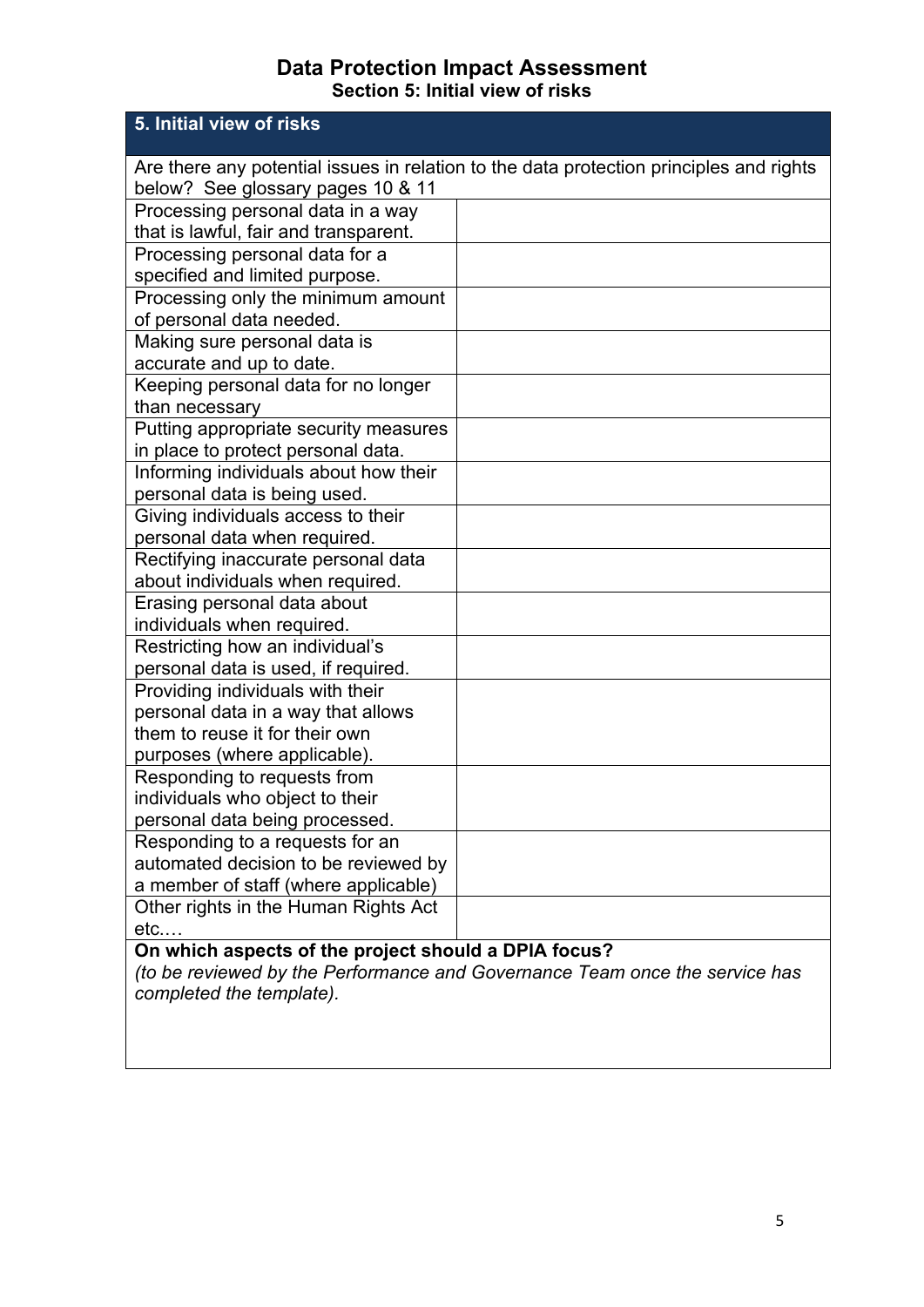## **Data Protection Impact Assessment Section 6: Risk Assessment**

|                | 6. Risk assessment       |                                  |                      |                           |  |  |
|----------------|--------------------------|----------------------------------|----------------------|---------------------------|--|--|
| No.            | Why does the risk arise? | <b>Potential Compliance Risk</b> | <b>Level of Risk</b> | <b>Further assessment</b> |  |  |
| $\mathbf 1$    |                          | Principles:<br>Choose an item.   |                      |                           |  |  |
|                |                          | Rights:<br>Choose an item.       |                      |                           |  |  |
| $\overline{2}$ |                          | Principles:<br>Choose an item.   |                      |                           |  |  |
|                |                          | Rights:<br>Choose an item.       |                      |                           |  |  |
| $\mathbf{3}$   |                          | Principles:<br>Choose an item.   |                      |                           |  |  |
|                |                          | Rights:<br>Choose an item.       |                      |                           |  |  |
| $\overline{4}$ |                          | Principles:<br>Choose an item.   |                      |                           |  |  |
|                |                          | Rights:<br>Choose an item.       |                      |                           |  |  |
| 5              |                          | Principles:<br>Choose an item.   |                      |                           |  |  |
|                |                          | Rights:<br>Choose an item.       |                      |                           |  |  |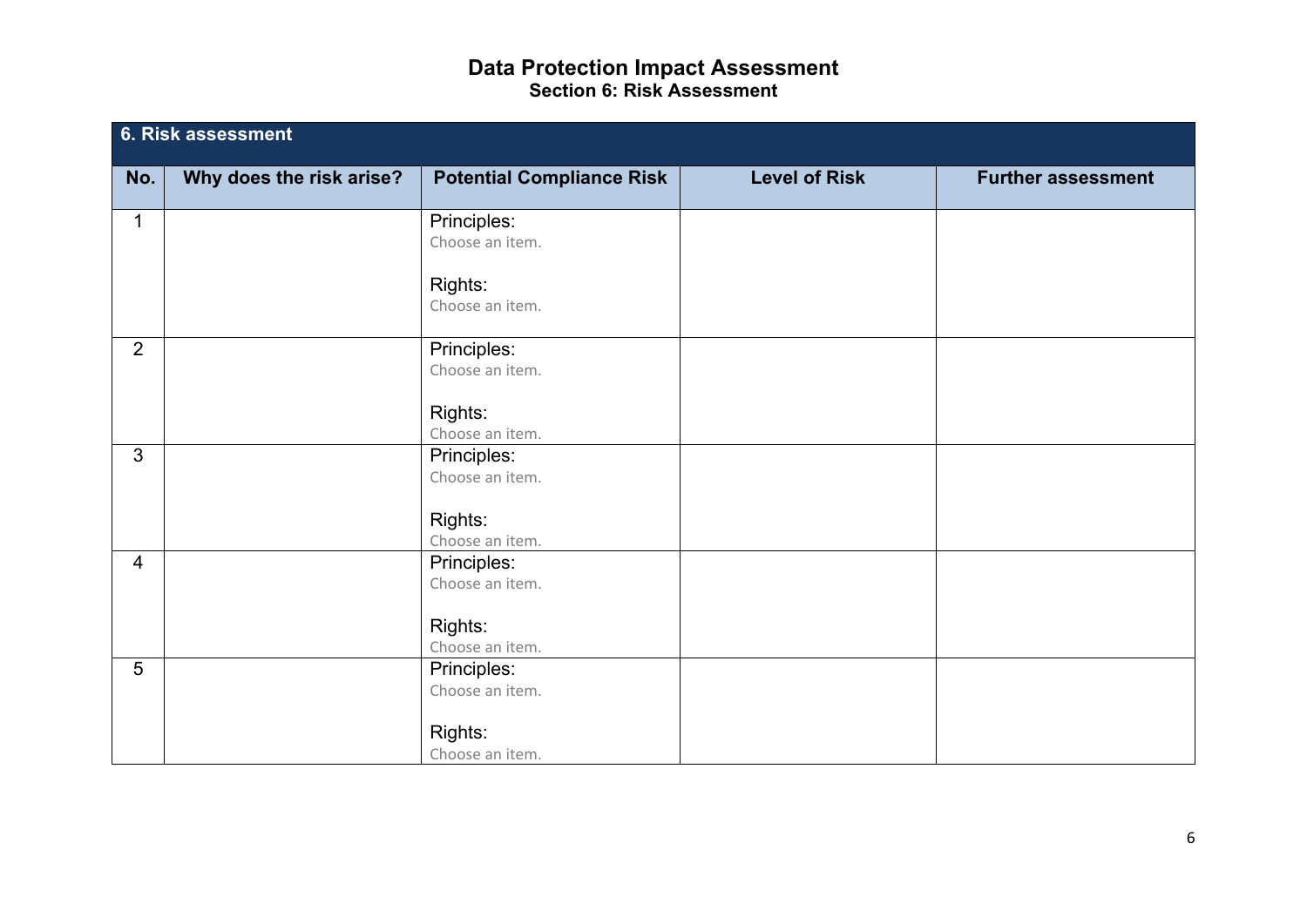# **Data Protection Impact Assessment Section 7: Risk Solutions**

| 7. Solutions   |                        |                       |                             |                                               |                       |                        |
|----------------|------------------------|-----------------------|-----------------------------|-----------------------------------------------|-----------------------|------------------------|
| No.            | <b>Agreed Solution</b> | <b>Review of risk</b> | <b>Evaluation/ Comments</b> | <b>Responsible</b><br><b>Officer/Sign Off</b> | <b>Date</b><br>agreed | Date to be in<br>place |
|                |                        | Choose an item.       |                             |                                               |                       |                        |
| $\overline{2}$ |                        | Choose an item.       |                             |                                               |                       |                        |
| 3              |                        | Choose an item.       |                             |                                               |                       |                        |
| $\overline{4}$ |                        | Choose an item.       |                             |                                               |                       |                        |
| 5              |                        | Choose an item.       |                             |                                               |                       |                        |
| 6              |                        | Choose an item.       |                             |                                               |                       |                        |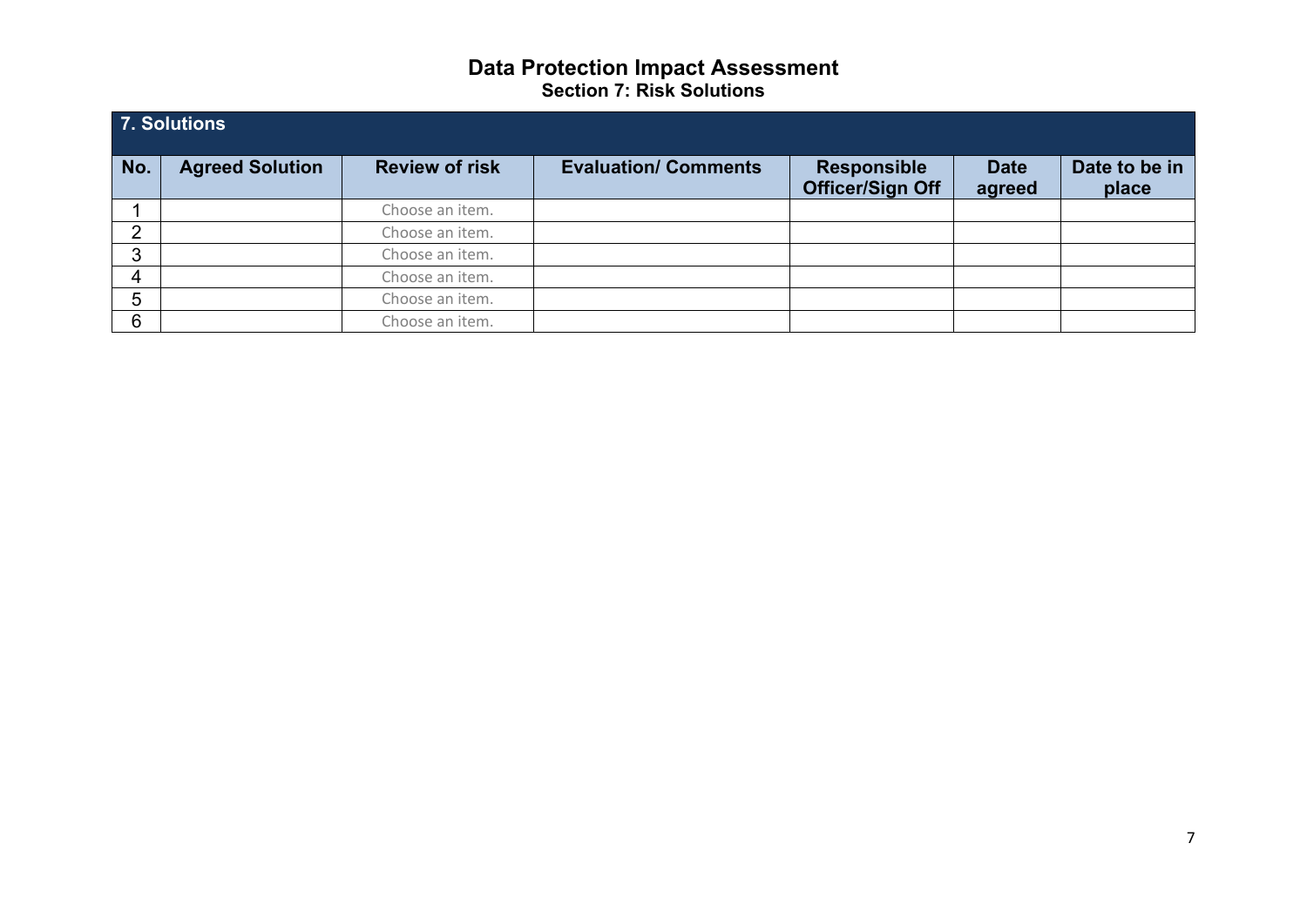## **Data Protection Impact Assessment Section 8: Stakeholders**

| 8. Stakeholders                                                   |                       |              |  |  |
|-------------------------------------------------------------------|-----------------------|--------------|--|--|
| Record a note of any discussions with relevant individuals below. |                       |              |  |  |
| <b>Corporate Governance</b>                                       |                       |              |  |  |
| <b>Name</b>                                                       | <b>Date Discussed</b> | <b>Notes</b> |  |  |
|                                                                   |                       |              |  |  |
| <b>Digital Services</b>                                           |                       |              |  |  |
| <b>Name</b>                                                       | <b>Date Discussed</b> | <b>Notes</b> |  |  |
|                                                                   |                       |              |  |  |
| <b>MKS ICT</b>                                                    |                       |              |  |  |
| <b>Name</b>                                                       | <b>Date Discussed</b> | <b>Notes</b> |  |  |
|                                                                   |                       |              |  |  |
| <b>MKS Legal</b>                                                  |                       |              |  |  |
| <b>Name</b>                                                       | <b>Date Discussed</b> | <b>Notes</b> |  |  |
|                                                                   |                       |              |  |  |
| <b>Other</b>                                                      |                       |              |  |  |
| <b>Name</b>                                                       | <b>Date Discussed</b> | <b>Notes</b> |  |  |
|                                                                   |                       |              |  |  |

**Please send this document to the Policy and InformationTeam at [Dataprotectionofficer@maidstone.gov.uk](mailto:Dataprotectionofficer@maidstone.gov.uk) for review and** approval by the Data Protection Officer (DPO). Please do not start collecting any personal data until you have received **confirmation that this assessment has been approved by the DPO.**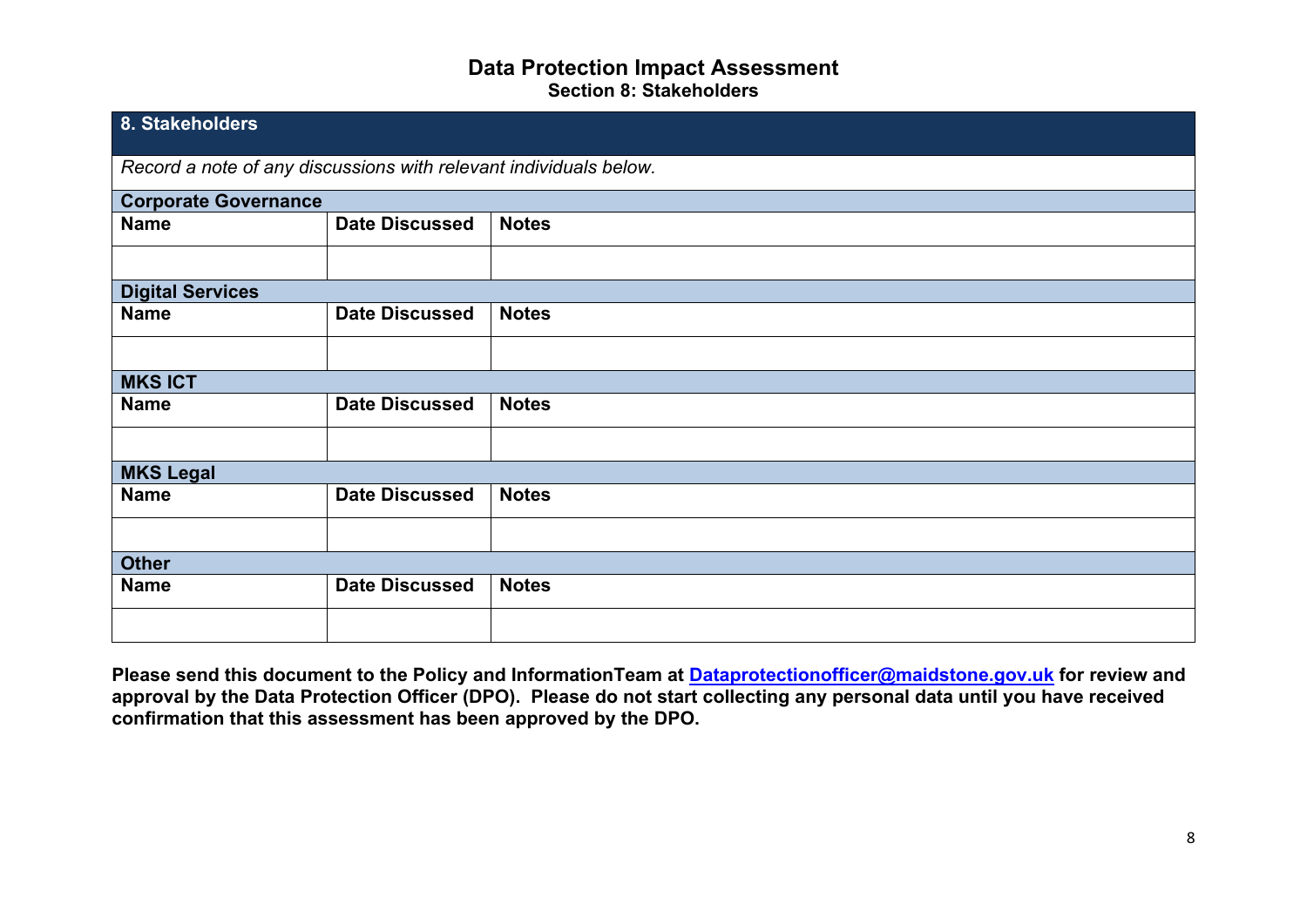## **Data Protection Impact Assessment Section 9: Action Plan and Sign Off**

| <b>9. Action Plan</b><br>Corporate Governance Officer to record a list of actions to be included in quarterly performance monitoring. |                            |  |  |  |
|---------------------------------------------------------------------------------------------------------------------------------------|----------------------------|--|--|--|
| <b>Action</b>                                                                                                                         | <b>Responsible Officer</b> |  |  |  |
|                                                                                                                                       |                            |  |  |  |
|                                                                                                                                       |                            |  |  |  |

| 10. Data Protection Officer sign off |                                                                                |             |
|--------------------------------------|--------------------------------------------------------------------------------|-------------|
| <b>Name</b>                          | Note of any risks to be reported to the Information<br><b>Governance Forum</b> | <b>Date</b> |
|                                      |                                                                                |             |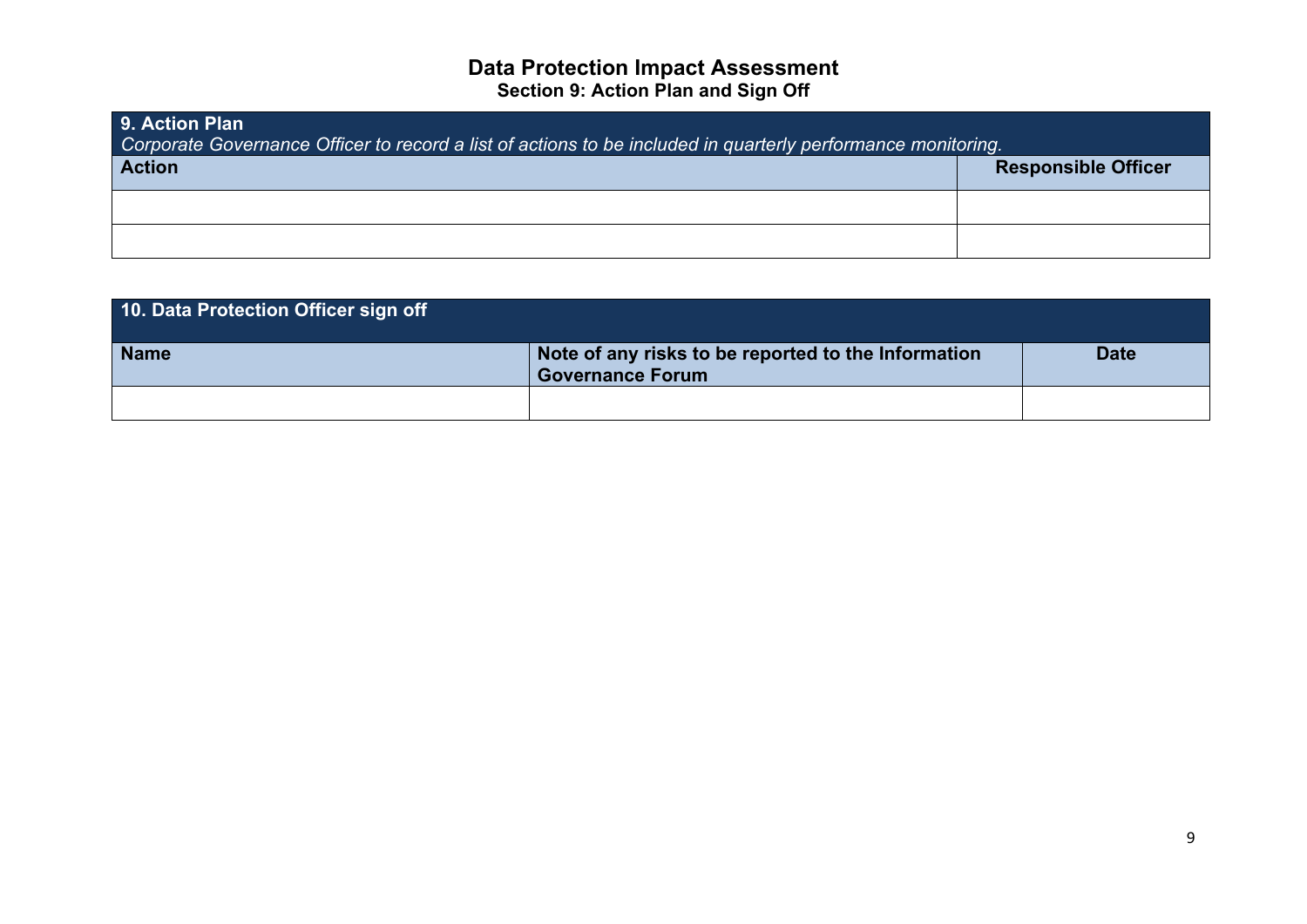### **Glossary**

<span id="page-9-3"></span>**Automated decision-making:** making a decision solely by automated means without any human involvement.

<span id="page-9-4"></span>**Biometric data:** specific technical processing relating to the physical, physiological or behavioural characteristics of a natural person e.g. workplace access systems, identity verification or access control.

<span id="page-9-5"></span>**Genetic data:** inherited or acquired characteristics of an individual which result from the analysis of a biological sample.

<span id="page-9-2"></span>**Large scale:** taking into account the number of individuals concerned, the volume of data, variety of data, duration of processing and geographical extent of the processing.

<span id="page-9-6"></span>**Monitoring:** automated analysis or predicting of behaviour, location, movements, reliability, interests, personal preferences, health, economic situation, performance.

<span id="page-9-0"></span>**Profiling:** automated processing of information to evaluate certain things about an individual

<span id="page-9-1"></span>**Special category:** data about race, ethnic origin, politics, religion, trade union membership, genetics, biometrics, health, sex life, sexual orientation.

<span id="page-9-8"></span><span id="page-9-7"></span>**Vulnerable individuals:** who, for whatever reason, may find it difficult to understand how their information is used.

#### **Lawful basis for processing**

**Consent:** the data subject has given consent to the processing of his or her personal data for one or more specific purposes.

**Performance of a contract:** processing is necessary for the performance of a contract to which the data subject is party or in order to take steps at the request of the data subject prior to entering into a contract.

**Compliance with a legal obligation:** processing is necessary for compliance with a legal obligation to which the Council is subject.

**Vital interests:** processing is necessary in order to protect the vital interests of the data subject or of another natural person.

**Task in the public interest:** processing is necessary for the performance of a task carried out in the public interest or in the exercise of official authority vested in the Council.

**Legitimate interests**: processing is necessary for the purposes of the legitimate interests pursued by the Council or by a third party.

#### <span id="page-9-9"></span>**Lawful basis for processing (special category)**

**Explicit consent:** the data subject has given explicit consent to the processing for one or more specified purposes.

**Employment and social protection law:** necessary for the purposes of carrying out the obligations and exercising specific rights of the Council or of the data subject in the field of employment and social security and social protection law.

**Vital interests:** necessary to protect the vital interests of the data subject or of another natural person where the data subject is physically or legally incapable of giving consent.

**Legitimate activities:** carried out in the course of legitimate activities by a foundation, association or any other not-for-profit body with a political, philosophical, religious or trade union aim.

**Data made public by the data subject**: relates to personal data which are manifestly made public by the data subject.

**Legal claims:** necessary for the establishment, exercise or defence of legal claims or whenever courts are acting in their judicial capacity.

**Substantial public interest:** necessary for reasons of substantial public interest, on the basis of Union or Member State law which shall be proportionate to the aim pursued.

**Occupational medicine:** necessary for the purposes of preventive or occupational medicine, for the assessment of the working capacity of the employee, medical diagnosis, the provision of health or social care or treatment or the management of health or social care systems and services.

**Public health:** necessary for reasons of public interest in the area of public health.

**Archiving purposes:** processing is necessary for archiving purposes in the public interest, scientific or historical research purposes or statistical purposes.